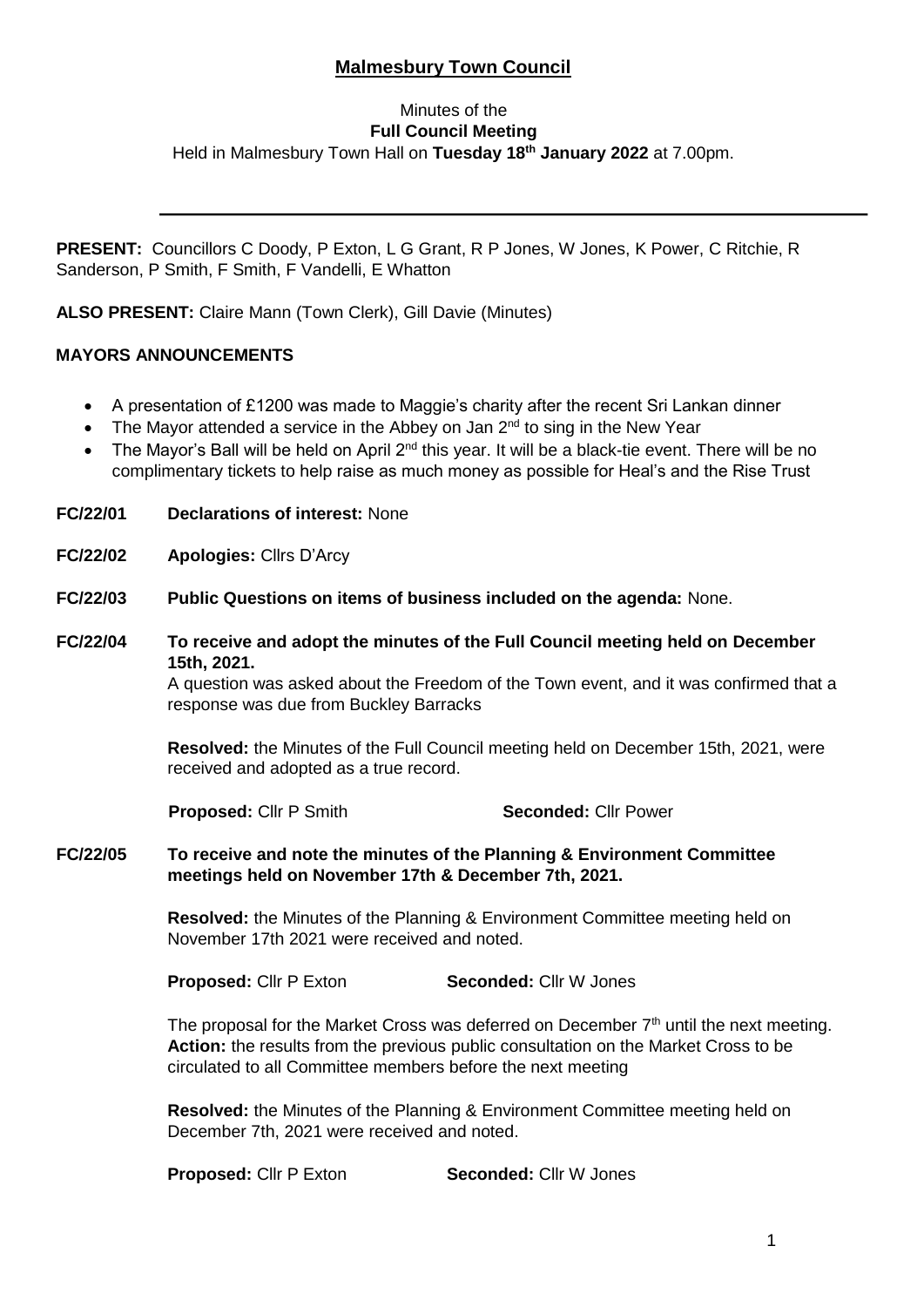**FC/22/06 To receive and note the minutes of the Community & Town Promotion Committee meeting held on November 17th, 2021**

> Cllr Power explained that the income figures included in the minutes had been amended by a subsequent meeting of the P&R Committee.

A short presentation was given by Cllrs Sanderson and Whatton on plans for the Queen's Jubilee celebrations in the town

**Resolved:** the minutes of the Community and Town Promotion Committee meeting held on November 17<sup>th</sup>, 2021 were received and noted.

**Proposed:** Cllr Power **Seconded:** Cllr Sanderson

## **FC/22/07 To consider the way forward with the issue of Waitrose steps (Cllr Ritchie)**

**Resolved:** to re-form the working group (Cllrs Exton, Grant, Ritchie, F Smith, P Smith) with the Mayor writing to Waitrose to invite them to attend the first meeting of this group to discuss an effective way forward. The Council's concern over the issue and the actions being taken to be communicated to residents

**Proposed:** Cllr Ritchie **Seconded:** Cllr Grant

## **FC/22/08 To consider whether there is an appetite for the Town Council to run a Friday Market (Cllr Ritchie)**

Cllr Ritchie explained the background and the urgency required as the licencing arrangement needs to be updated before the end of February. Many questions were asked about the impact on parking at the Market Cross and potential safety issues.

**Resolved:** in principle, that MTC should become the licence holder and administer the Friday Market. The TH&F Committee to be mandated to take this forward and decide on how it can be achieved, taking on board all the safety concerns raised

**Proposed:** Cllr Grant **Seconded:** Cllr P Smith

**Action:** the Town Clerk to contact Wiltshire Council's Market Officer to understand exactly what is involved in running a market

## **FC/22/09 To consider the way forward for the Community Day (Cllr P Smith)**

**Resolved:** to delay this for 12 months and organise the day to take place in Feb 2023

**Proposed:** Cllr P Smith **Seconded:** Cllr Grant

#### **FC/22/10 To receive an update on Wiltshire Council's emerging proposals on the High Street Recovery Fund and working group actions**

Cllr Grant reported he was chasing Victoria Moloney for an update on progress, as details should be available now particularly as the money is only available until the end of March. The delay has been caused by resource being moved within Wiltshire Council

**Action:** the Mayor to raise this issue when he meets with James Gray MP and also to write to Cllr Clewer, Leader of Wiltshire Council to seek progress on this issue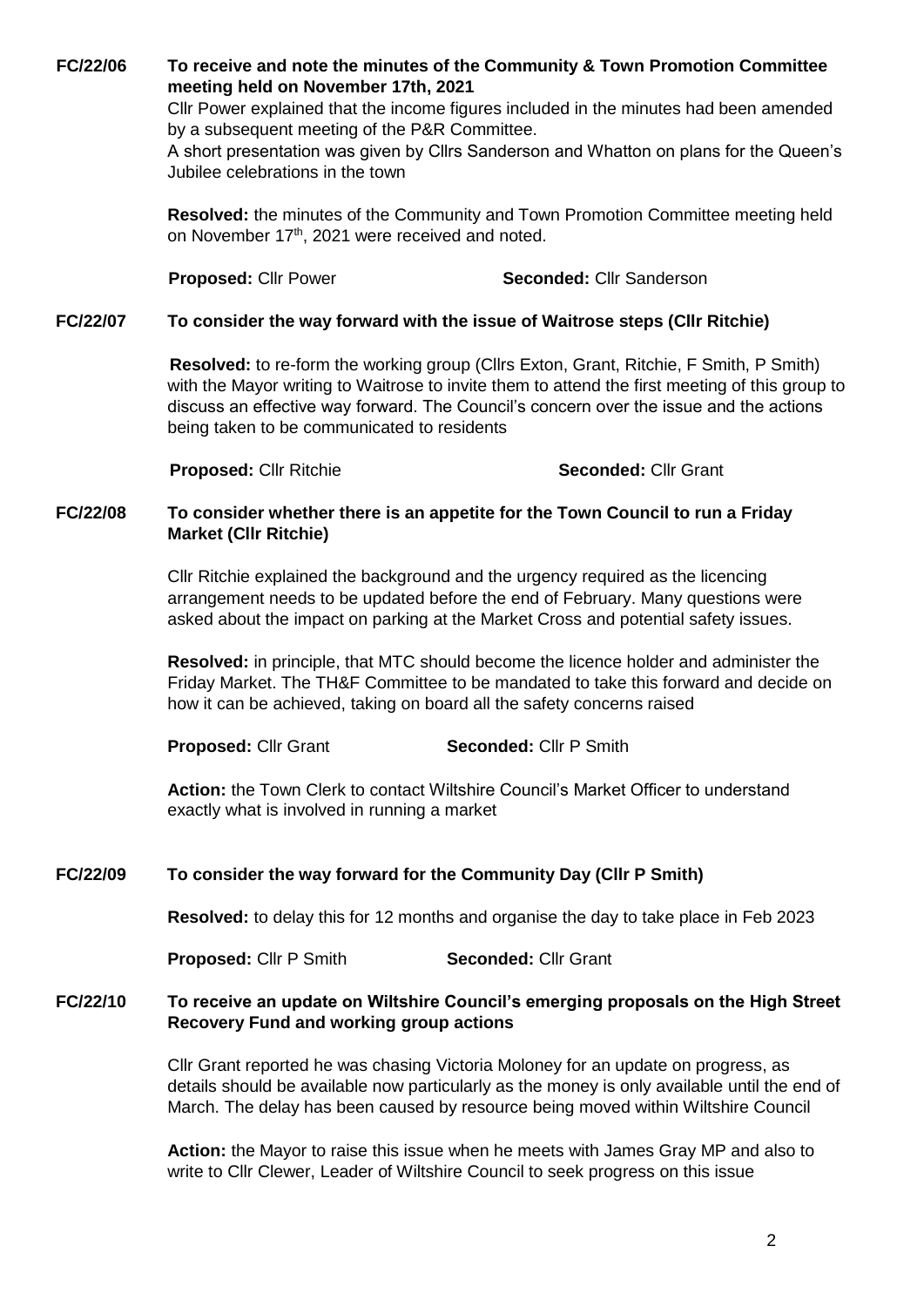# **FC/22/11 To receive an update from the Neighbourhood Plan Working Group (verbal report Cllr Power)**

The first unofficial consultation has been completed and the group is ready to start on the next part of the process. That requires a Strategic Environment Assessment and a Habitat Assessment and this can only be undertaken by Wiltshire Council. Moving ahead without this could undermine the process. The Cabinet member with responsibility for Planning has been alerted to the need for this to be done but no progress can be made until it has been done

**Action:** the Mayor to raise this with James Gray MP

## **FC/22/12 To receive a verbal update on the Community Governance Review (Cllr Smith)**

Cllr Smith reported that several hours of discussion had taken place with the parish and the conclusions were explained with reference to the map. A report with clear maps would be sent to the Electoral Committee of Wiltshire Council by 20/1/22 and that Committee would make recommendations to Wiltshire Council for a decision.

## **FC/22/13 To consider the way forward for Councillor vacancies**

It will be confirmed next week whether an election is required for the current two vacancies. As G Davies is no longer a Councillor there will be three vacancies to fill now.

**Resolved:** to await confirmation whether an election is required. If not, then to re-run the advertisement but this time offering a drop-in session when Chairs of the Committees can explain what is involved.

**Proposed:** Cllr W Jones **Seconded:** Cllr Power

## **FC/22/14 To receive updates from representatives of Malmesbury Town Council on the following organisations:**

**Wiltshire Association of Local Councils & Society of Local Council Clerks –** Katie Fielding, who has been MTC's contact, is moving on

**Malmesbury Conservation Group –** Cllr R Jones will report back at the next FC meeting.

**Malmesbury Town Team –** Cllr Ritchie reported that the Malmesbury Gift Card could now be used electronically, Explore Malmesbury was performing well with new developments planned this year, support is being given to the commemoration of Malmesbury Witch Trials

**Malmesbury and District Twinning Association** – the trip to Gien is going ahead. Tickets need to be booked by the end of January

**Operational Flood Group –** funds have been secured to work with Atkins to produce a business plan to go to the Environment Agency and the Wessex Regional Flood Committee for approval and funding. A further presentation will be given when work has been completed on this

**Community Area Transport Group –** Cllr P Exton explained that the No Entry sign has been put up in Cross Hayes Car Park and the 20 mile per hour signs have gone up in Bristol Street

**Local Youth Network Management Group –** Cllr Vandelli reported that recent meetings have been cancelled so monthly meetings are not taking place

**Movies at Malmesbury –** Cllr D'Arcy was not present to report

**Malmesbury Climate Action Network (inc Malmesbury Against Plastic) –** Cllr Vandelli reported that the recent success story was the Repair Café which is now in the library. Fruitful Malmesbury have completed the planting by the library.